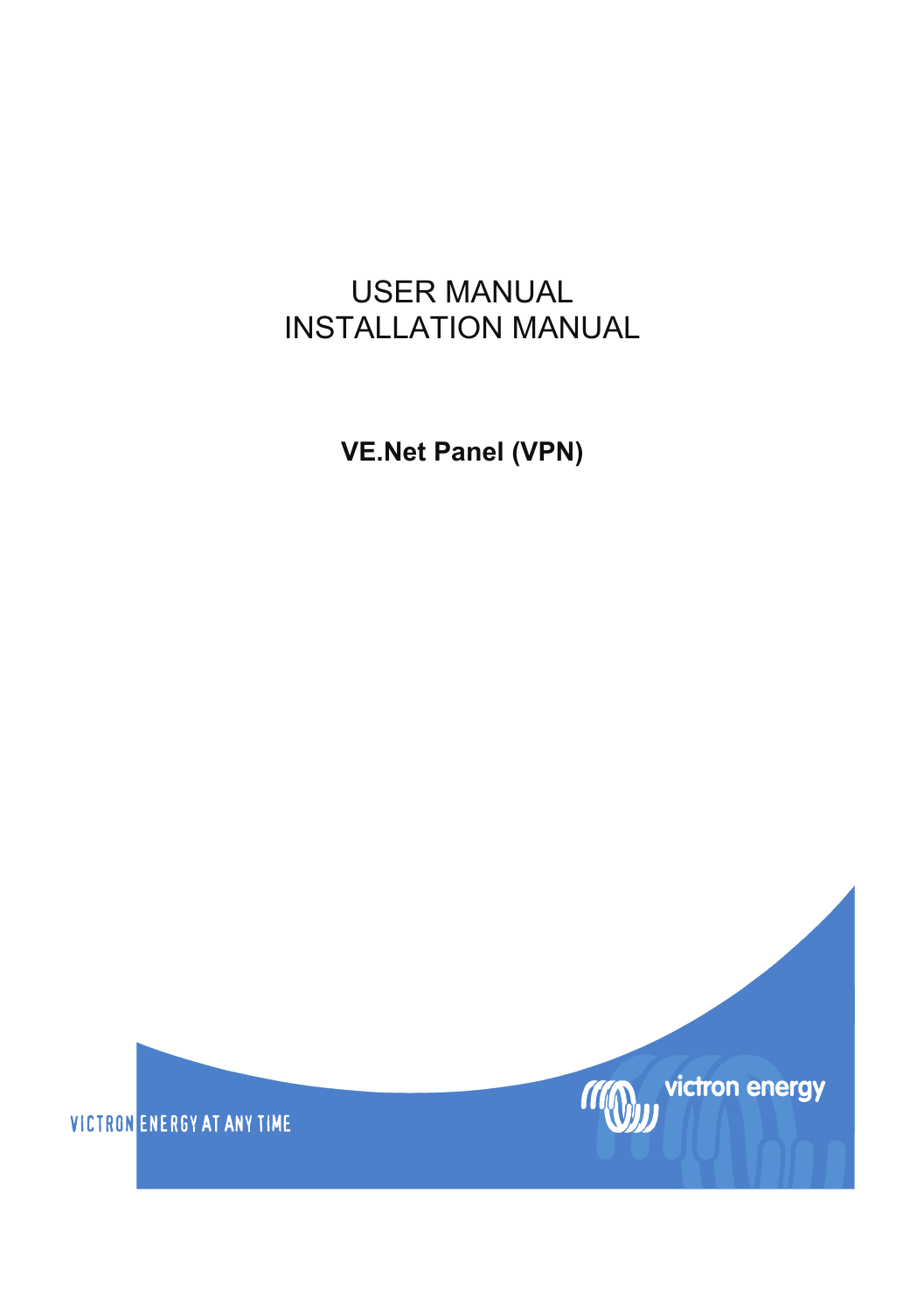#### Copyrights © 2005 Victron Energy B.V. All Rights Reserved

This publication or parts thereof, may not be reproduced in any form, by any method, for any purpose.

For conditions of use and permission to use this manual for publication in other than the English language, contact Victron Energy B.V.

VICTRON ENERGY B.V. MAKES NO WARRANTY, EITHER EXPESSED OR IMPLIED, INCLUDING BUT NOT LIMITED TO ANY IMPLIED WARRANTIES OF MERCHANTABILITY OR FITNESS FOR A PARTICULAR PURPOSE, REGARDING THESE VICTRON ENERGY PRODUCTS AND MAKES SUCH VICTRON ENERGY PRODUCTS AVAILABLE SOLELY ON AN "AS IS" BASIS.

IN NO EVENT SHALL VICTRON ENERGY B.V. BE LIABLE TO ANYONE FOR SPECIAL, COLLATERAL, INCIDENTAL, OR CONSEQUENTIAL DAMAGES IN CONNECTION WITH OR ARISING OUT OF PURCHASE OR USE OF THESE VICTRON ENERGY PRODUCTS. THE SOLE AND EXCLUSIVE LIABILITY TO VICTRON ENERGY B.V., REGARDLESS OF THE FORM OF ACTION, SHALL NOT EXCEED THE PURCHASE PRICE OF THE VICTRON ENERGY PRODUCTS DESCRIBED HERE IN.

Victron Energy B.V. reserves the right to revise and improve its products as it sees fit. This publication describes the state of this product at the time of its publication and may not reflect the product at all times in the future.

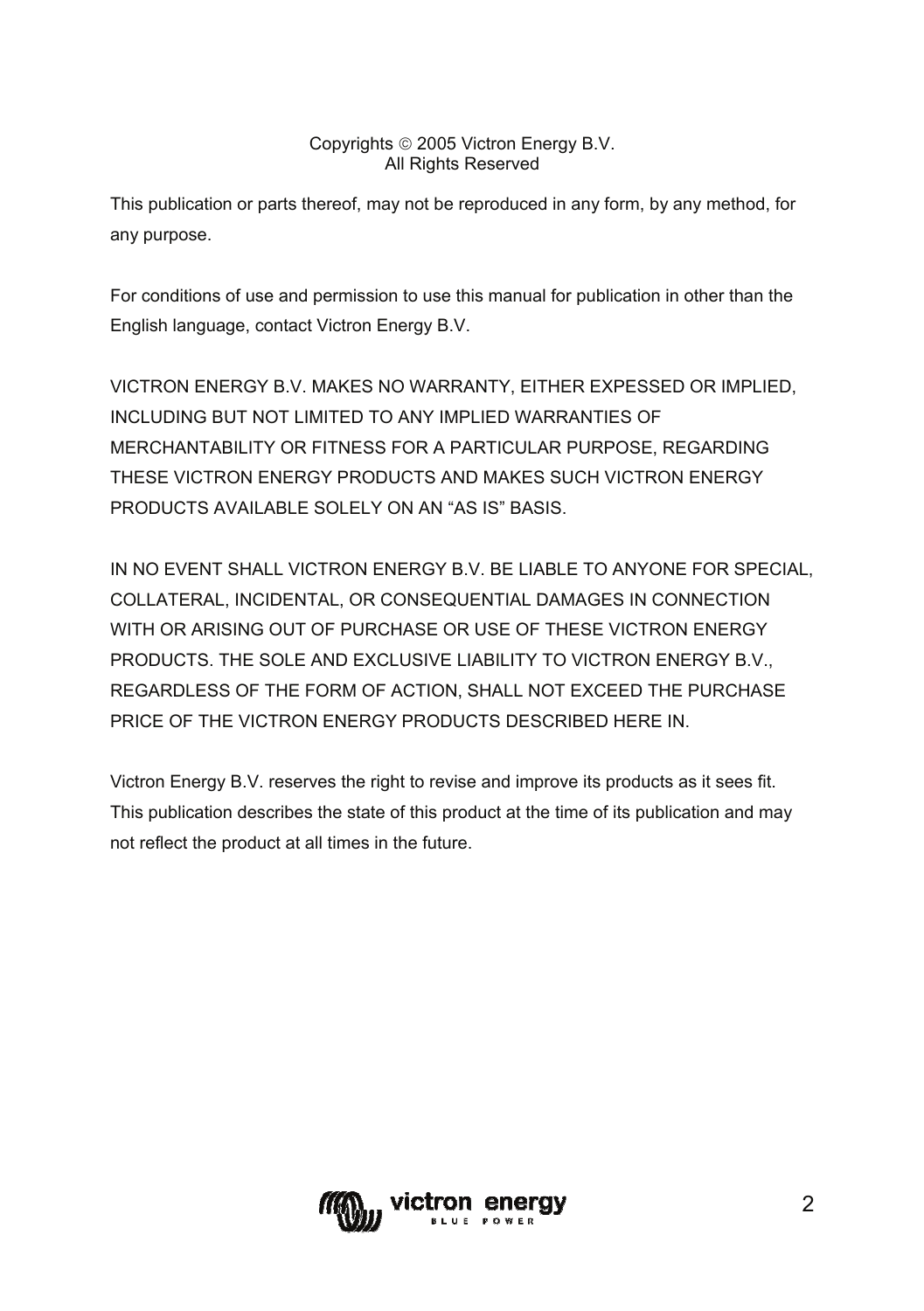### *Index*

- [1.](#page-3-0) [Contents of the box](#page-3-0)
- [2.](#page-4-0) [Installation instructions](#page-4-0)
- [3.](#page-5-0) [User manual](#page-5-0)
- [4.](#page-7-0) [Access level](#page-7-0)
- [5.](#page-8-0) [VE.Net panel menu \(Panel Setup\)](#page-8-0)
- [6.](#page-9-0) [Technical specifications](#page-9-0)

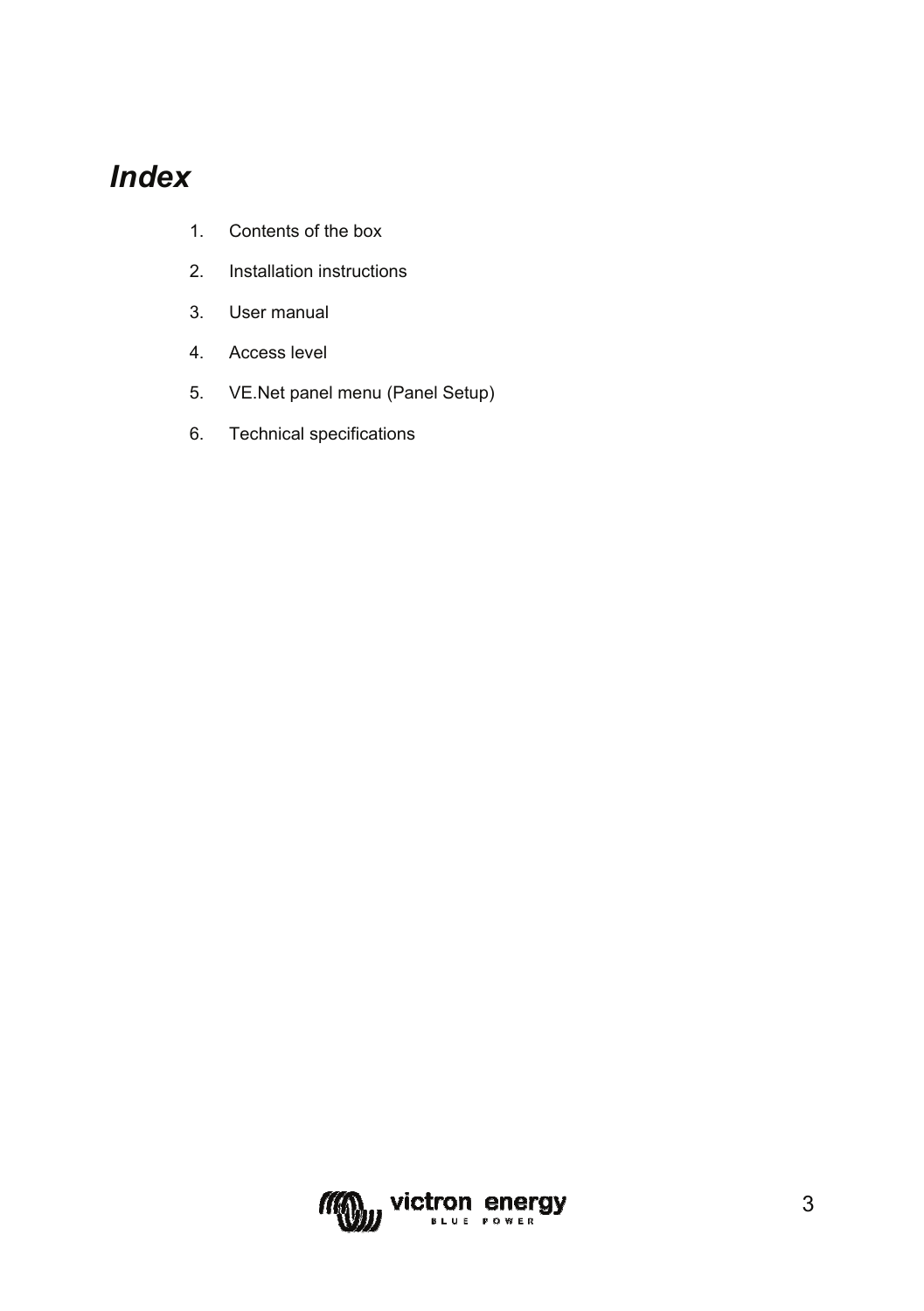## <span id="page-3-0"></span>*1) Contents of the box*

- 1 x VE.Net Panel
- 4 x Black screw to mount the panel
- 1 x Panel cutout
- 1 x Installation and user manual



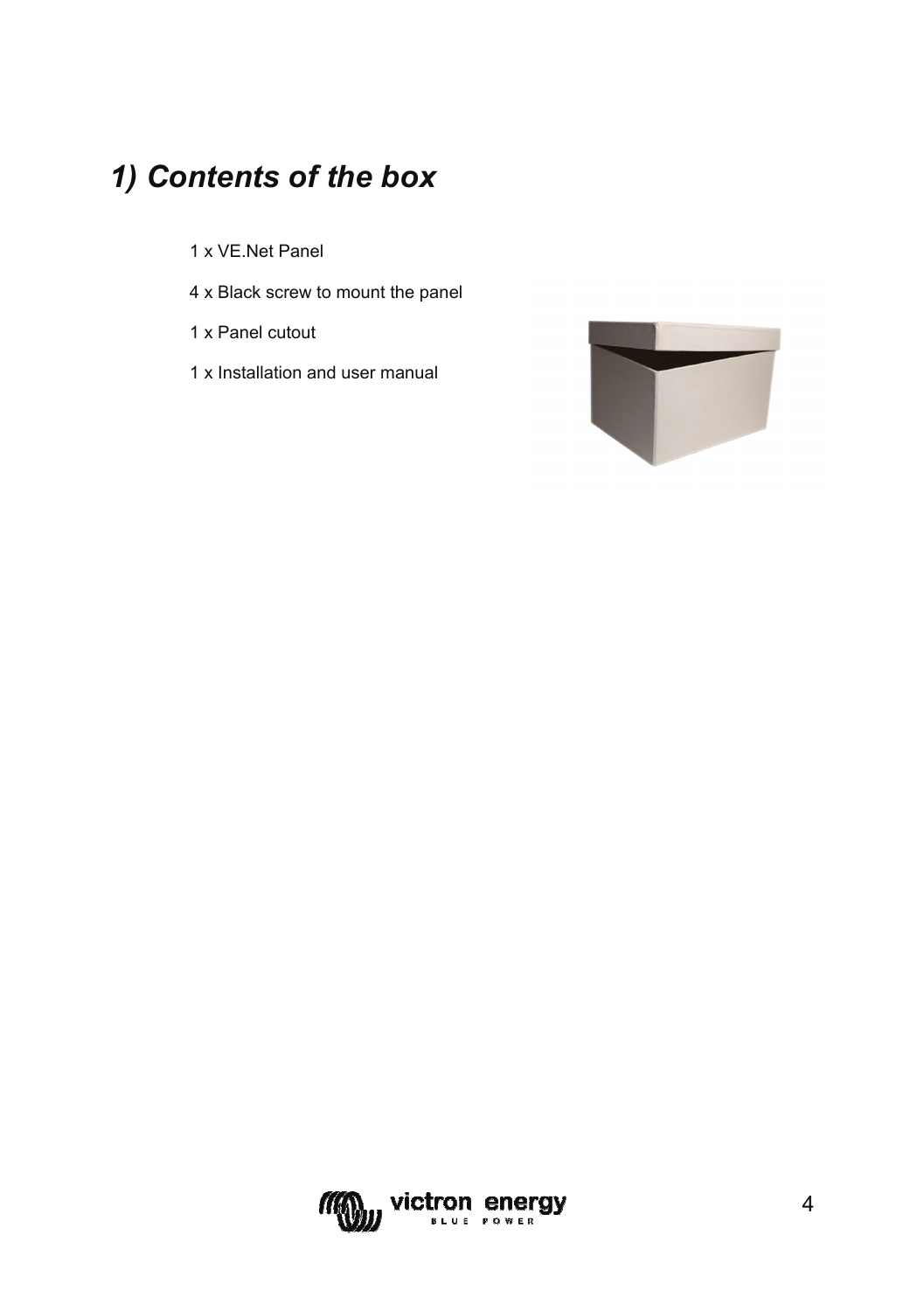### <span id="page-4-0"></span>*2) Installation instructions*

- 1. Mount the panel
- 2. Connect the panel to your VE.Net network with a standard straight UTP cable. (The VE.Net Panel will also be powered from this cable)
- 3. If required connect the alarm relay. Refer to figure 1 for the locations of the connectors.



*Figure 1. VE.Net Panel Connections* 

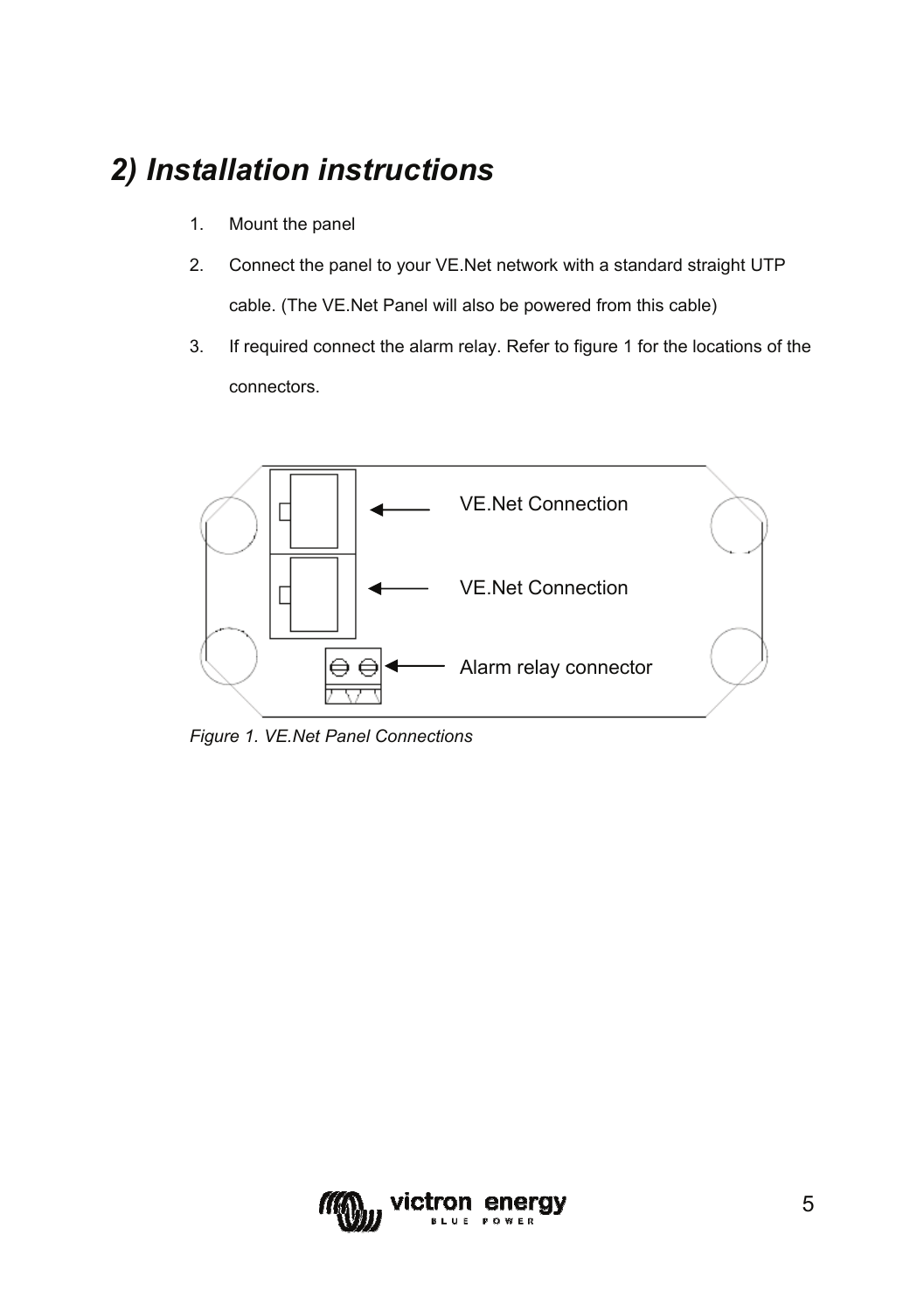## <span id="page-5-0"></span>*3) User manual*

#### **The VE.Net panel**



**Press cancel to leave a device, menu or value.** 

**Press 'Enter' to enter a device, menu or to change a value.** 

**Press the up and down switch to change a value or navigate through a menu.** 

#### **Turn the panel on and off**

To turn the panel on, press and hold "Enter" for two seconds. To turn the panel off, press and hold "Cancel" for two seconds.

#### **Navigating through the menus**

When the panel is switched on, it will search for any other VE.Net devices that are connected, and load a menu for each device found. The panel will then display the device list. The "▲" and "▼" buttons can be used to scroll through the list of devices. Press "Enter" to enter the menu for the selected device. When browsing a device menu, "A" and "V" can be used to scroll through the menu items. To return to the device list, press "Cancel" (you may have to press cancel more than once if you have entered a sub-menu, see below for more information).

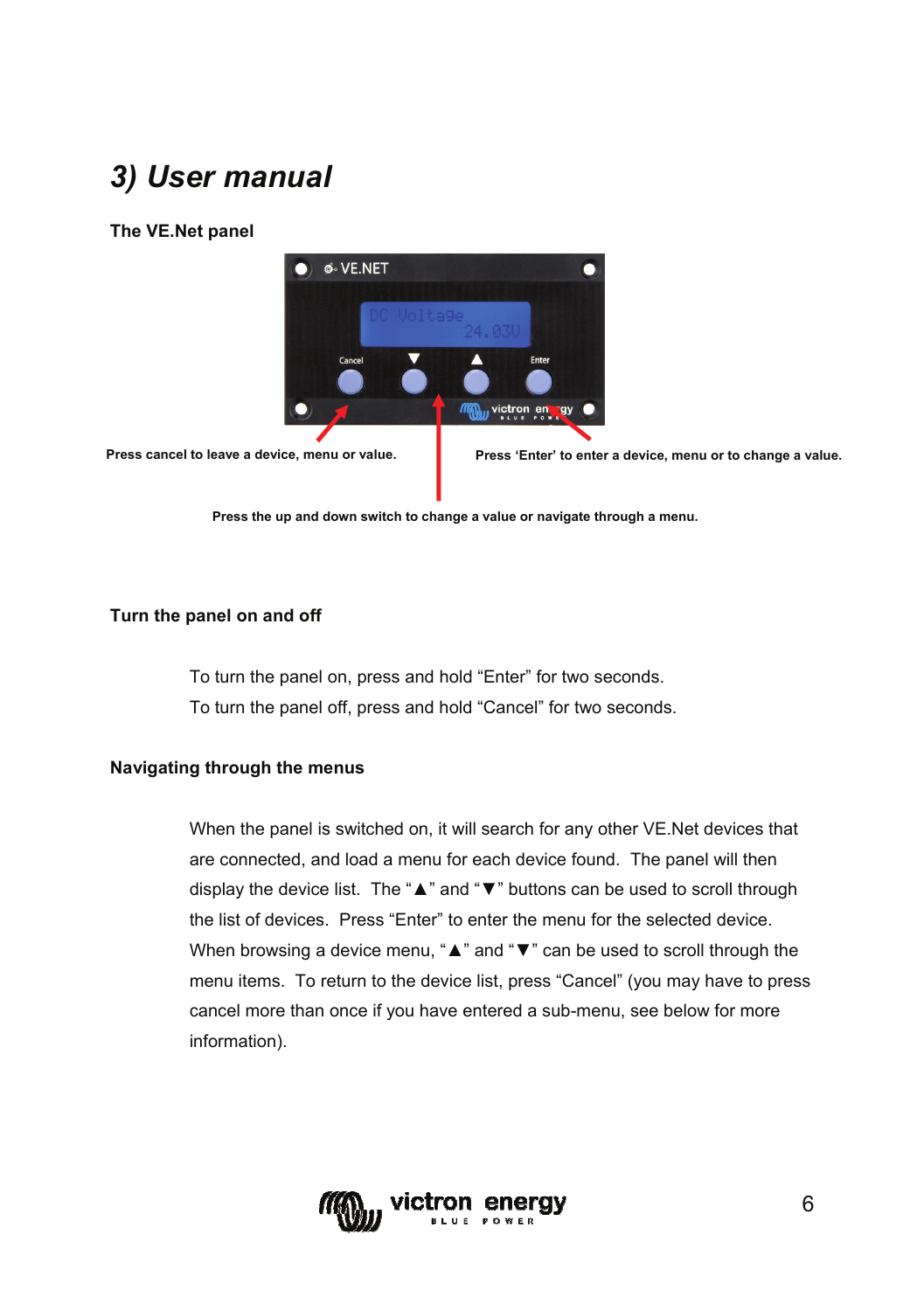#### **Entering sub-menus**

Some menu items provide access to a sub-menu, containing more menu items. If the bottom line of the display reads "[Press Enter]", then pressing enter will display the sub menu. Pressing "Enter" in a sub menu will return you to the parent menu.



#### **How to change a value with a VE.Net panel**

 When a value is changeable you will see a little arrow in the lower left corner of the display.

To change a value, press "Enter" and the value will start to blink. The "▲" and "▼" buttons can now be used to edit the value. To store the new value press "Enter", or press "Cancel" to reject the change and restore the property to it's previous value.

Note: some properties with only two possible values can be changed simply by pressing "Enter" once.



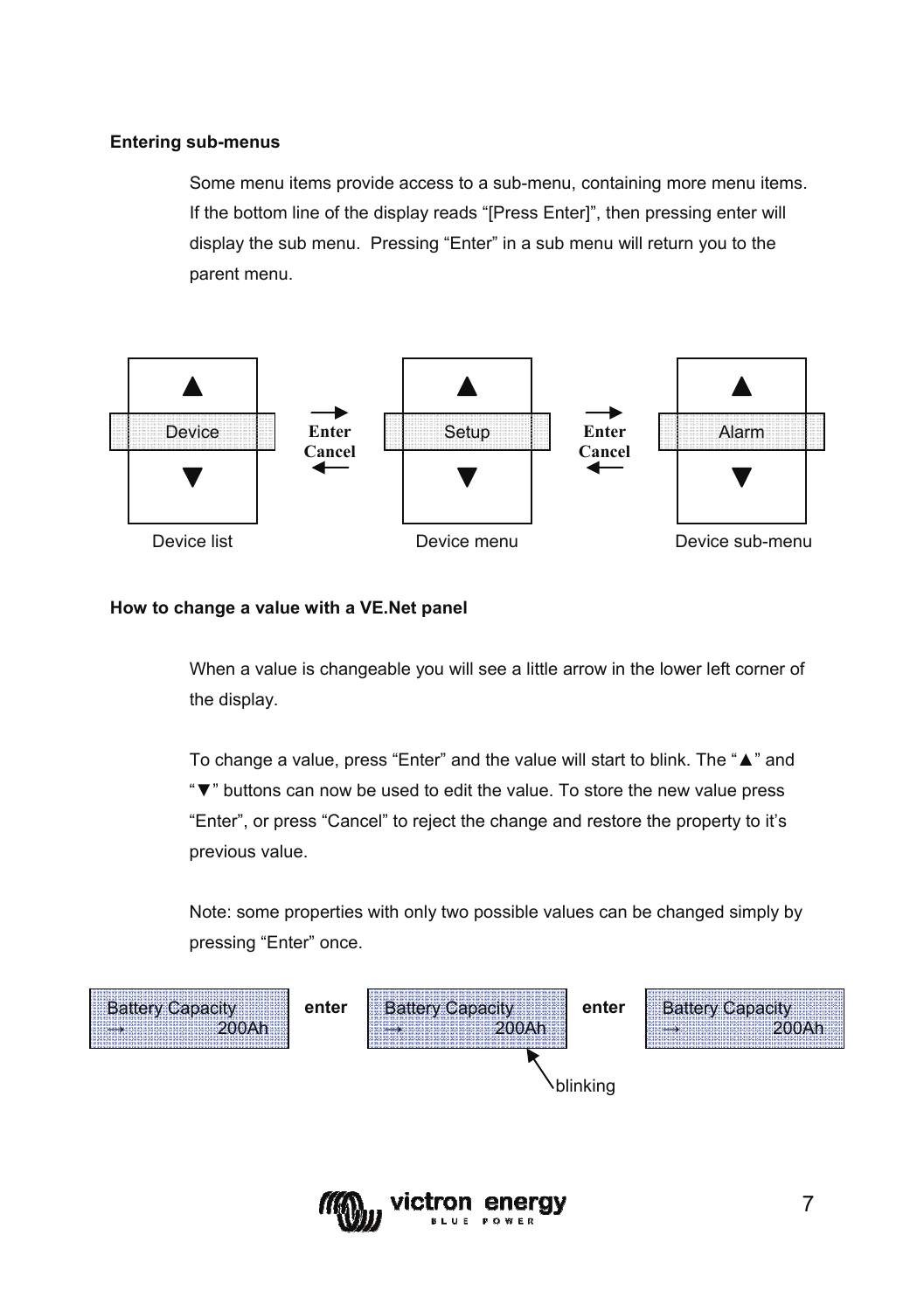### <span id="page-7-0"></span>*4) Access level*

Many device options only need to be changed during installation, and should not be adjusted during normal use. The panel has an access level setting to prevent accidental changes to the panel during normal use. Setting the panel access level to "user and install" mode allows access to all menu items. Setting the access level to "user" mode will hide all installation options. To view the hidden items again, simply set the access level setting back to "user and install" mode.

OEM installers can use the restrict access option to password protect the access level of the panel, in order to prevent users from changing the installation settings. The password is available on request from Victron Energy.

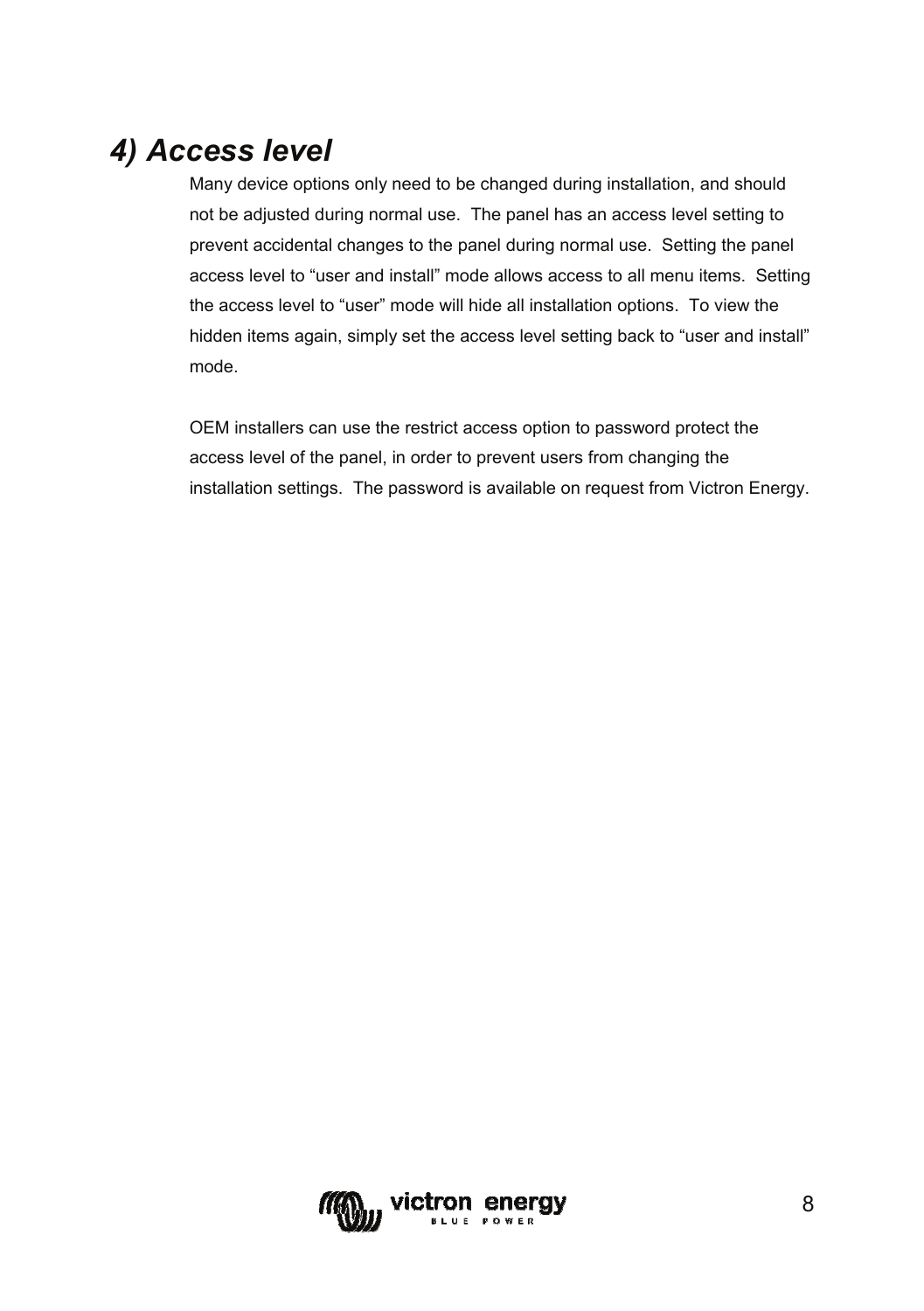# <span id="page-8-0"></span>**5) VE.Net panel menu (Panel Setup)**

| <b>Panel Setup</b> |                                                                                                            | <b>Default Value</b> | Range                     | <b>Step</b><br>size |
|--------------------|------------------------------------------------------------------------------------------------------------|----------------------|---------------------------|---------------------|
| Contrast           | The contrast of the<br>display.                                                                            |                      | 0-100%                    | 5%                  |
| Backlight          | The intensity of the<br>backlight.                                                                         |                      | $0 - 100%$                | 5%                  |
| Backlight off      | The amount of time to<br>wait before switching off<br>the backlight after a<br>button has been<br>pressed. | 10 <sub>s</sub>      | 10s, 30s, 1 min,<br>Never |                     |
| Audible alarm      | Enables and disables<br>the buzzer in the event<br>of an alarm.                                            | On                   | On-Off                    |                     |
| Use relay in alm   | Close the contactor<br>which is on the back of<br>the panel when there is<br>an alarm                      | Off                  | On-Off                    |                     |
| Access level       | Show or hide installation<br>options                                                                       | user and<br>install  | user, user and install    |                     |
| Restrict access    | Apply password<br>protection to the access<br>level option                                                 | No.                  | No-Yes                    |                     |
| Restart panel      | Restart the panel and<br>look for new devices on<br>the network                                            | Ok                   | Ok                        |                     |
| Setup              | Display the setup menu                                                                                     |                      |                           |                     |

| Setup               |                                                                          | <b>Default Value</b> | Range | <b>Step</b><br>size |
|---------------------|--------------------------------------------------------------------------|----------------------|-------|---------------------|
| Device name         | The name of this device<br>that will be displayed in<br>the device list. | "Panel Setup"        |       |                     |
| Device address      | Displays the unique<br>address of this device<br>on the VE.Net network   |                      |       |                     |
| Software<br>version | The version number of<br>the panel software.                             |                      |       |                     |